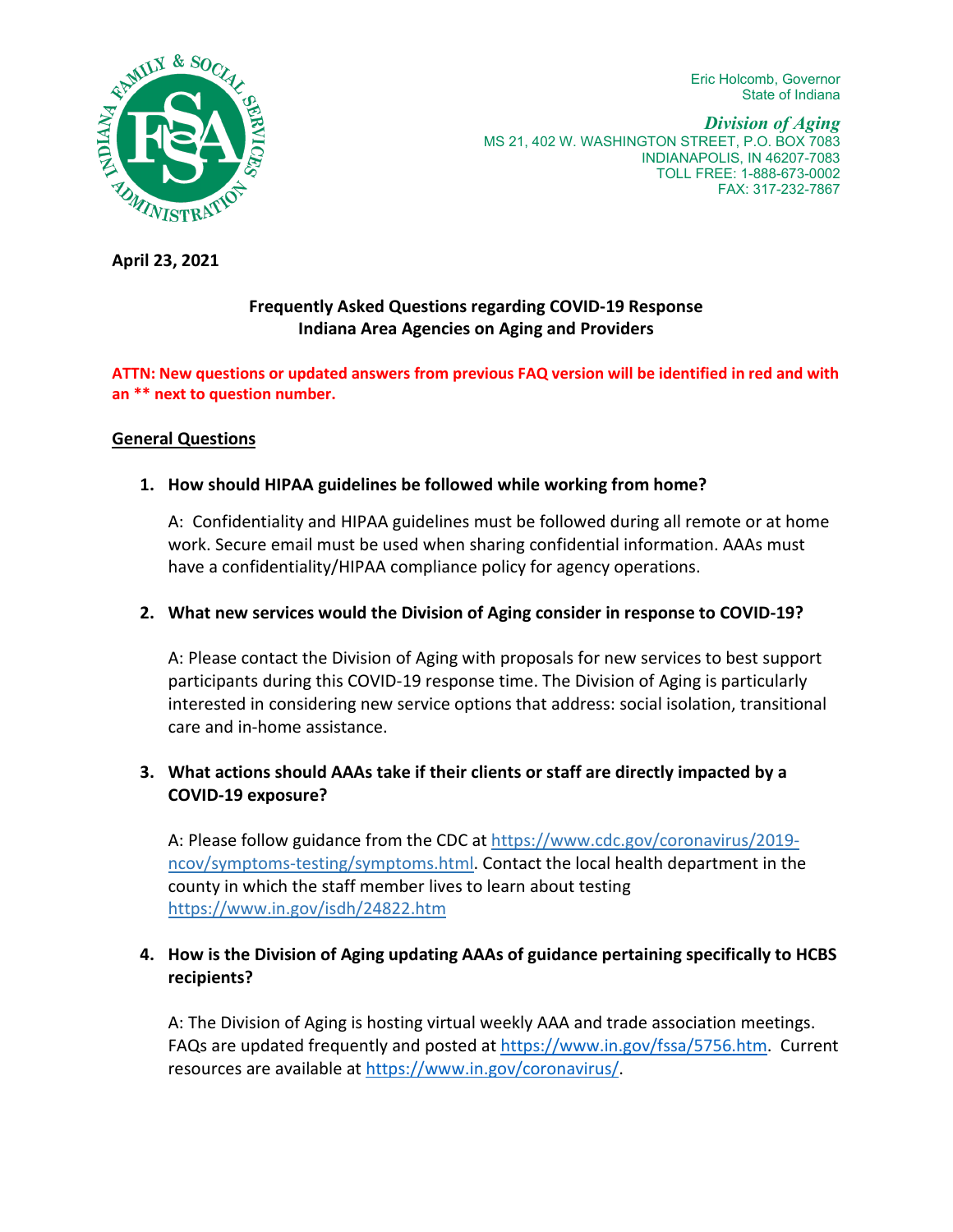## **5. Is there new guidance on how to handle walk-in visits? What should be considered in making other business operations decisions?**

A: Many factors will influence the decision whether or not to suspend AAA office walk-in visits including staffing capabilities and state and local public health guidance. AAAs should assess their essential functions and the reliance that others and the community have on their various services. AAAs should give top priority to ensuring service continuation to current waiver, CHOICE, Title III, SSBG in-home funded services and nutrition participants, as well as to providing information and referral and options counseling.

AAAs should be prepared to change office practices if needed to maintain critical operations (e.g., prioritize customers, or temporarily suspend some of your operations if needed). If possible, AAAs should cross-train personnel to perform essential functions so that the AAA is able to operate even if key staff members are absent. Consideration should be given to adjusting office hours and/or consolidating office sites before suspending walk-in services altogether. Coordinate with state and local health officials so that timely and accurate information can guide appropriate responses in each location where operations reside.

Resource: [https://www.cdc.gov/coronavirus/2019-ncov/community/guidance-business](https://www.cdc.gov/coronavirus/2019-ncov/community/guidance-business-response.html?CDC_AA_refVal=https%3A%2F%2Fwww.cdc.gov%2Fcoronavirus%2F2019-ncov%2Fspecific-groups%2Fguidance-business-response.html)[response.html?CDC\\_AA\\_refVal=https%3A%2F%2Fwww.cdc.gov%2Fcoronavirus%2F2019](https://www.cdc.gov/coronavirus/2019-ncov/community/guidance-business-response.html?CDC_AA_refVal=https%3A%2F%2Fwww.cdc.gov%2Fcoronavirus%2F2019-ncov%2Fspecific-groups%2Fguidance-business-response.html) [-ncov%2Fspecific-groups%2Fguidance-business-response.html](https://www.cdc.gov/coronavirus/2019-ncov/community/guidance-business-response.html?CDC_AA_refVal=https%3A%2F%2Fwww.cdc.gov%2Fcoronavirus%2F2019-ncov%2Fspecific-groups%2Fguidance-business-response.html)

# **6. Are Older Americans Act Title III-D evidence-based programs and Title III-E counseling/training/support group services allowed to be provided using alternative delivery methods, such as virtual classes or phone calls?**

A: Yes, whenever possible, services should be delivered using alternative delivery methods (virtual trainings, phone counseling, etc). For evidence-based programs, check to ensure that program adaptations or alternative delivery mechanisms are approved by the evidence-based program administrators to ensure program fidelity. Some evidencebased programs may not be able to be provided at this time.

#### **Case Management & Options Counseling**

**7. \*\***What guidance has been provided by DFR about Authorized Representatives during COVID-19 emergency?

A: The Division of Family Resources provided the following guidance (from Manager's Message: Authorized Representatives COVID-19):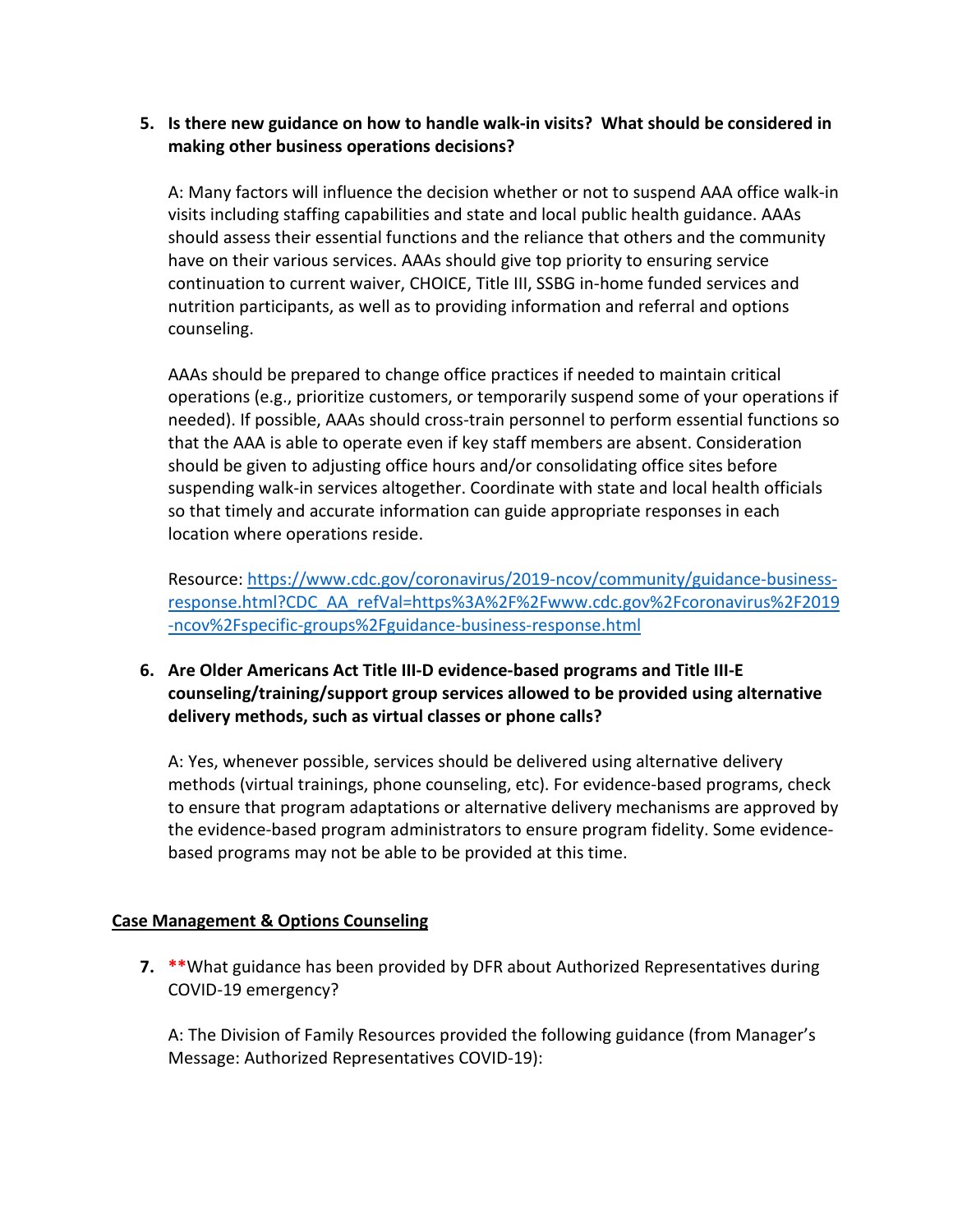*Due to the public health emergency, DFR will accept verbal authorization from the client for an Authorized Representative for health coverage only. Right now, a form is not necessary. The worker should conduct a three-way call with the client and AR. After confirmation of the specified AR, the information must be entered in the system while on the call. Verify with the client that the information that is entered is accurate.*

*If the AR and the applicant need to call in separately, that is less preferred but would still be acceptable.*

*All important information must be documented in CLRC.*

*Once the AR information is entered into the system, if the applicant and AR have both agreed, it will stay in the system as a fully proven and verified agreement unless/until the AR or applicant/recipient withdraws it.* 

*The advantage of the verbal authorization would be that it would be entered into the case immediately by the worker who is on the phone with the AR and applicant; they would not route for further processing.*

There should be no issues or loss of service impacted from Medicaid eligibility. The Division has reviewed the waiver revision status (formerly known as DEWs) and providing the following instruction.

The Division expects no service plan to be interrupted, restarted or terminated for issues pertaining to Medicaid. If you are finding issues on active members whose Medicaid benefit has changed or is no longer eligible, send those to the Division Care Management Team email at fssa.dawaiverunit $@$ fssa.in.gov.

#### B: Active Waiver Members.

If a participant is active on waiver, the Division does not expect a denial action on Nursing Facility Level of Care during an annual or re-entry assessment. The Care Manager may consult with the Division of Aging by emailing [fssa.dawaiverunit@fssa.in.gov](mailto:fssa.dawaiverunit@fssa.in.gov) for clarification

#### C: Assessment Priorities

Please continue to follow the High Response and Prioritization guidance provided by the Division in the Winter of 2020/2021. For support, please email the Division of Aging at fssa.dawaiverunit@fssa.in.gov

**8. May we temporarily suspend mailings to clients to get their signatures for service plan updates, annuals and initials?**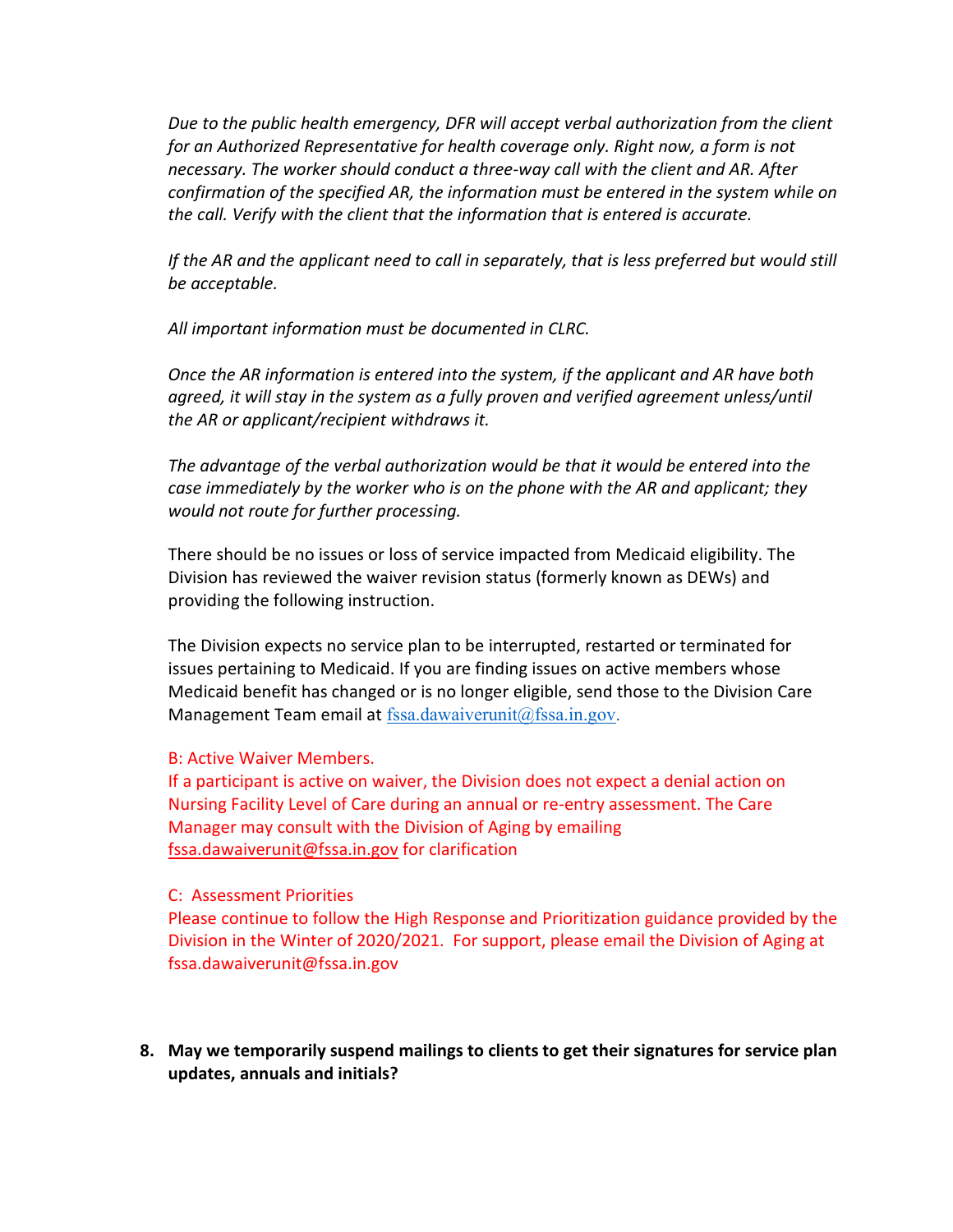A: A CMGR may initially obtain a verbal "signature" to document in CaMSS. However, per CMS requirements, the care manager still has to follow up with a signature from the participant or other legal authority.

#### **9. Do facility visitor restrictions apply to AAA staff?**

A: Yes, AAA staff are prohibited from entering facilities due to current visitor restrictions. Please refer to [https://www.in.gov/fssa/files/DOA\\_COVID\\_19\\_revised\\_guidance\\_for\\_visitation.pdf](https://www.in.gov/fssa/files/DOA_COVID_19_revised_guidance_for_visitation.pdf) for additional information.

#### **10. What additional support may be provided to participants since face-to-face assessments will not occur?**

A: Structured Family Care supplements the waiver care manager with additional case management and regular nursing visits. Health Care Coordination was recently expanded to include more provider types and may be a vital link between social and medical services.

#### **11. May initial assessments be conducted via phone?**

A: Yes. All assessments should be completed via a remote meeting such as FaceTime or phone calls. Please refer to the Division of Aging COVID-19 Program Guidance issued March 16, 2020, located at [https://www.in.gov/fssa/5756.htm.](https://www.in.gov/fssa/5756.htm)

#### **12. Are in-home services considered essential services?**

A: Essential in-home services are services provided to a person in their home/place of residence in which the interruption would endanger health or personal safety. Essential services include a broad range of health, personal care and supportive services that meet the needs of persons whose self-care is limited (e.g., assistance with activities of daily living, medication management, nutrition, etc.).

AAA care managers should assist participants in preparing and planning for COVID-19 using the following resource: [https://www.cdc.gov/coronavirus/2019-ncov/specific](https://www.cdc.gov/coronavirus/2019-ncov/specific-groups/high-risk-complications.html)[groups/high-risk-complications.html.](https://www.cdc.gov/coronavirus/2019-ncov/specific-groups/high-risk-complications.html)

Additional resources that should be shared with participants are available through the Red Cross[: https://www.redcross.org/get-help/how-to-prepare-for](https://www.redcross.org/get-help/how-to-prepare-for-emergencies/seniors.html)[emergencies/seniors.html.](https://www.redcross.org/get-help/how-to-prepare-for-emergencies/seniors.html)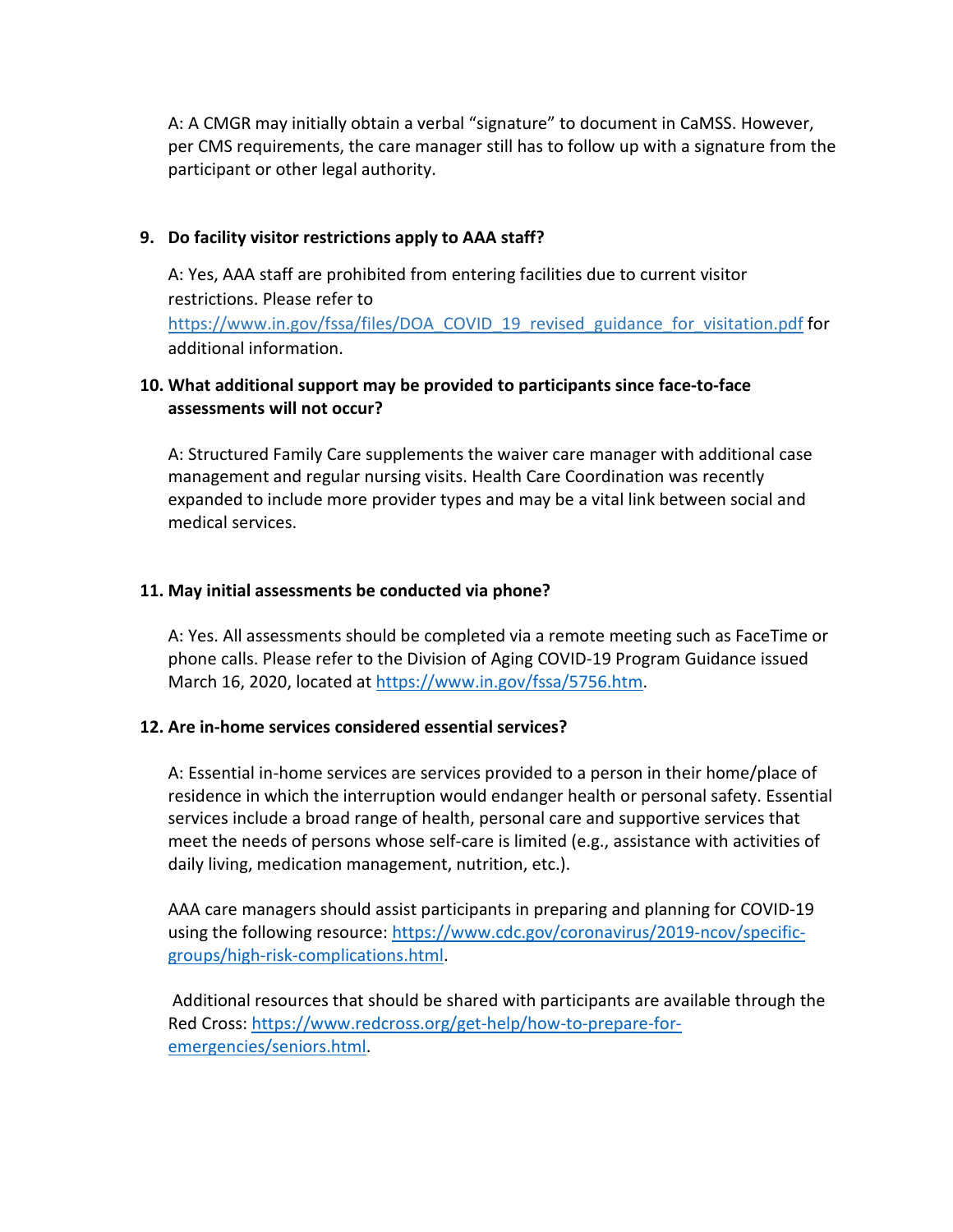AAAs need to contact their local health department and find out how they can be a resource to older adults during the COVID-19 outbreak. Local health departments provide essential health services to protect the public's health such as environmental health services, food protection, emergency preparedness, preventative and primary care, immunizations, and training and education. Information on your local health department is available through ISDH: [https://www.in.gov/isdh/24822.htm.](https://www.in.gov/isdh/24822.htm)

# **13. \*\*Should incident reports be filed on homebound participants who do not receive planned services?**

A: Yes. However, if an individual refuses care in their home but has a family member or other caregiver that is assisting in providing services, then an incident report is not needed.

Additionally, through the incident reporting system for waiver participants, please report anyone who is confirmed (tested positive) or suspected (under investigation) for COVID-19.

If a care manager receives information that a participant is experiencing loss of services due to COVID-19, please send that information to the Division of Aging's provider relation team at dagainquiries@fssa.in.gov.

# **14. Is it acceptable for a case manager to verify if a home modification has been completed satisfactorily by telephone with the client or their representative? Typically, we have inspected these in person.**

A: The care manager may remotely contact the participant via telephone to identify acceptable completion of work. If the assessor is unable to visit in-person, and there is discrepancy in appropriate work, please contact [daqainquiries@fssa.in.gov.](mailto:daqainquiries@fssa.in.gov)

# **15. How should AAAs handle Pre-Admission Screening and Resident Review if nursing facilities are restricting visitors and non-essential staff?**

A: PASRR should be completed via a remote meeting such as FaceTime or phone calls.

# **16. In regards to Pre-Admission Screening and Resident Review, should an options counselor notify participants that their level of care determination and waiver service plan are subject to change once a face-to-face assessment is completed?**

A: Options counselors must notify participants that a short-term approval could be extended.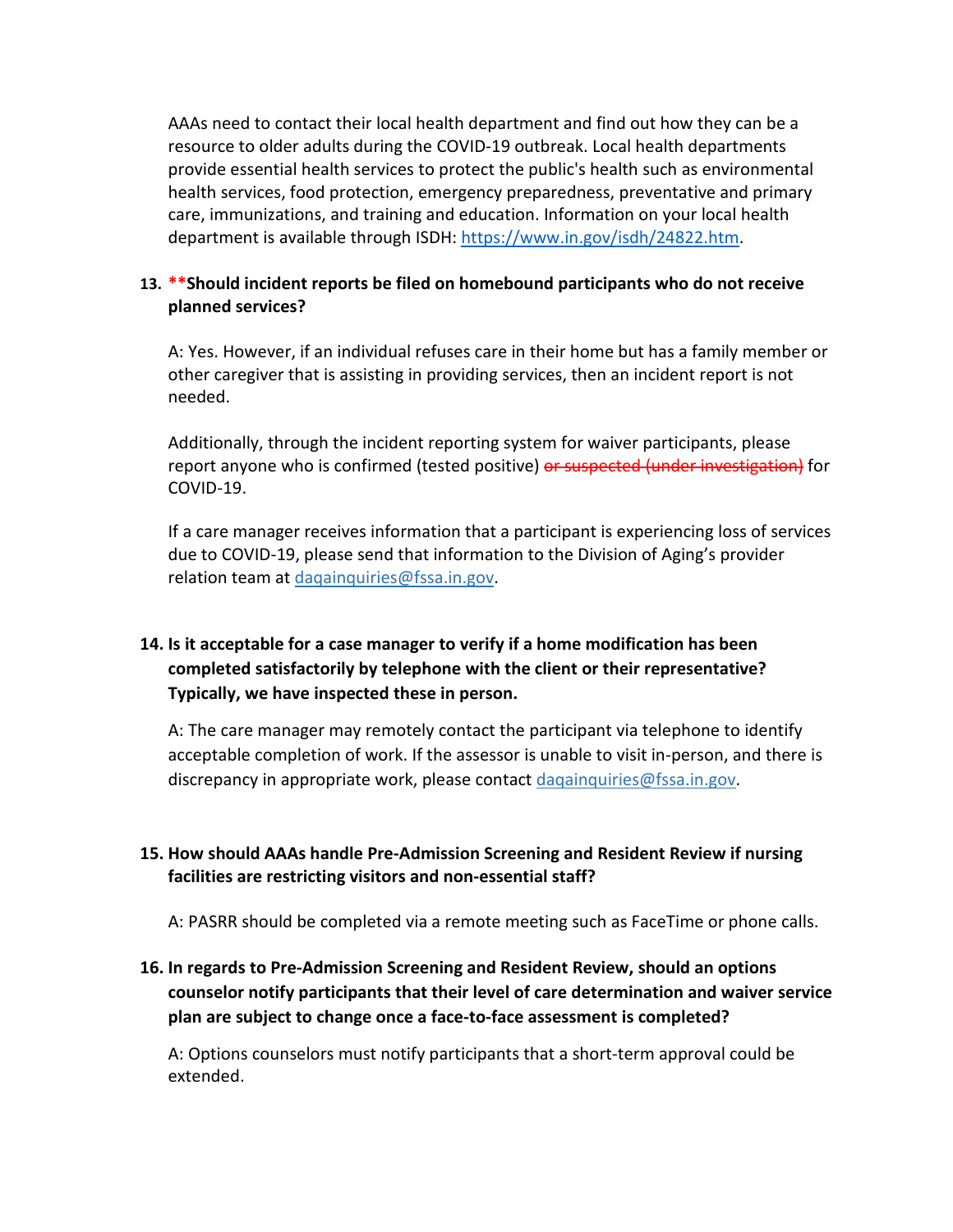#### **17. What is the turnaround time for PASRR information submitted over the weekend?**

A: Per the IN PASRR Provider Manual, providers can submit screens in AssessmentPro at any time, including nights and weekends. However, a determination may not be issued until the next business day.

# **18. What are the recommended screening criteria for determining whether a participant is well enough for a home visit?**

A: Prior to conducting a home visit, all participants should be screened by phone, if possible, to determine the risk for COVID-19. The participant and any other person who will be in the home during the appointment (e.g., visitor, family member) should be carefully screened for a) fever or respiratory symptoms (cough, shortness of breath or sore throat), b) close contact with a suspect or confirmed person with COVID-19, or c) travel from a COVID-19 affected community or geographic area within 14 days. If any one of these three criteria is present, a home visit should NOT be conducted and assistance should be provided to the participant in notifying their health care provider as needed.

Resource Link: [https://www.cdc.gov/coronavirus/2019-ncov/hcp/clinical](https://www.cdc.gov/coronavirus/2019-ncov/hcp/clinical-criteria.html?CDC_AA_refVal=https%3A%2F%2Fwww.cdc.gov%2Fcoronavirus%2F2019-ncov%2Fclinical-criteria.html)[criteria.html?CDC\\_AA\\_refVal=https%3A%2F%2Fwww.cdc.gov%2Fcoronavirus%2F2019](https://www.cdc.gov/coronavirus/2019-ncov/hcp/clinical-criteria.html?CDC_AA_refVal=https%3A%2F%2Fwww.cdc.gov%2Fcoronavirus%2F2019-ncov%2Fclinical-criteria.html) [ncov%2Fclinical-criteria.html](https://www.cdc.gov/coronavirus/2019-ncov/hcp/clinical-criteria.html?CDC_AA_refVal=https%3A%2F%2Fwww.cdc.gov%2Fcoronavirus%2F2019-ncov%2Fclinical-criteria.html)

# **19. What protective measures are recommended for staff conducting home visits that do not involve providing direct care (touching or having contact with the patient's stool or body fluids)?**

A: Prior to conducting a home visit, all participants should be screened by phone if possible to determine the risk for COVID-19. All staff conducting a home visit should wear a cloth face covering, maintain a distance of at least 6 feet from the participant and other persons in the home whenever possible, perform hand hygiene upon arrival and before departure, and avoid touching their eyes, nose and mouth during the visit.

Staff with a fever or respiratory symptoms (cough, shortness of breath or sore throat) should NOT conduct home visits and must self-isolate at home; while being sure to alert the participant and care manager, if appropriate. Staff with potential exposures to COVID-19 should inform their supervisor and have their exposure risk-assessed by the ISDH for further instruction prior to conducting home visits.

Resource Link:<https://www.cdc.gov/coronavirus/2019-ncov/prepare/prevention.html> Resource Link: [https://www.cdc.gov/coronavirus/2019-ncov/hcp/guidance-risk](https://www.cdc.gov/coronavirus/2019-ncov/hcp/guidance-risk-assesment-hcp.html)[assesment-hcp.html](https://www.cdc.gov/coronavirus/2019-ncov/hcp/guidance-risk-assesment-hcp.html)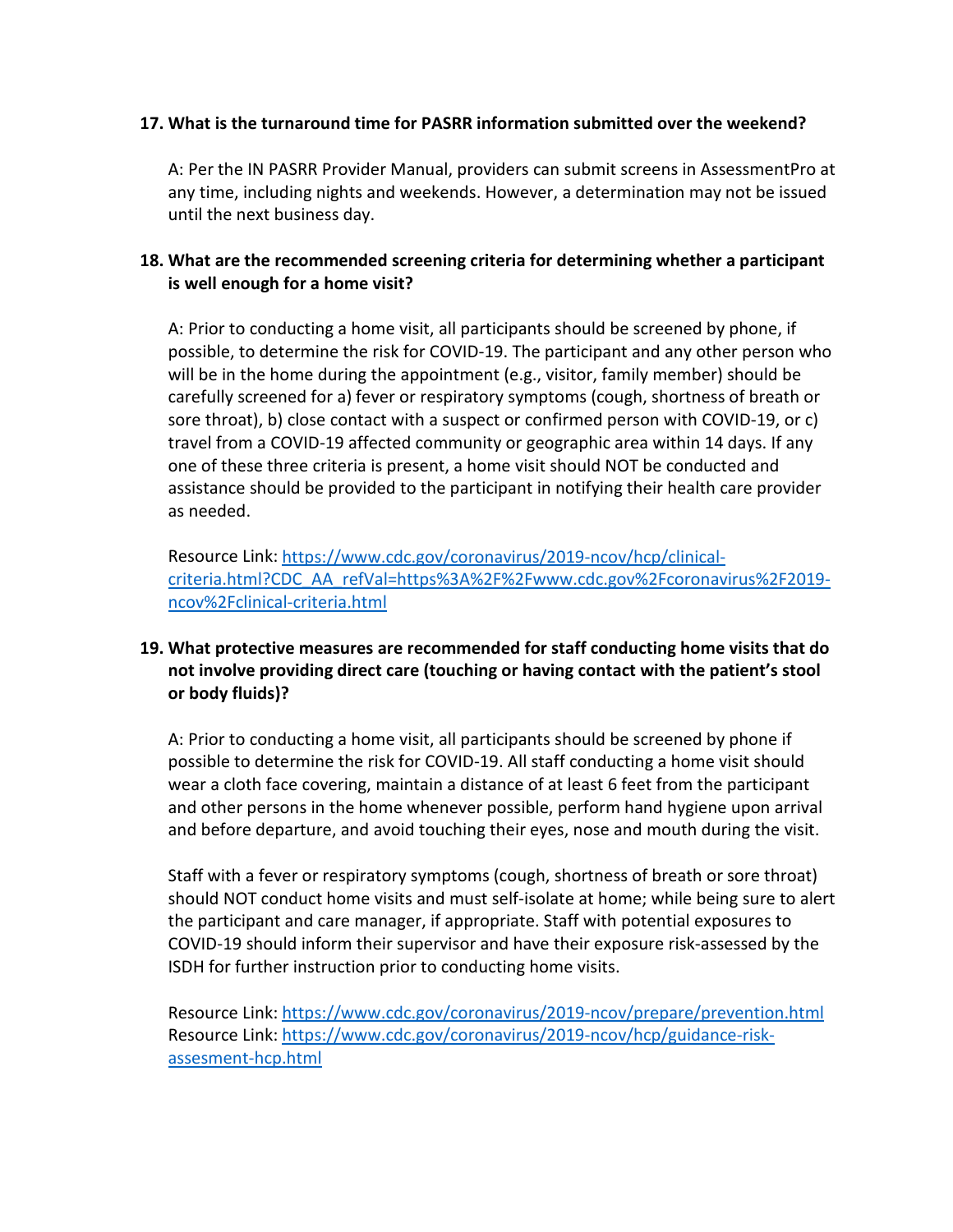- **20. \*\*What guidance is provided if an assisted living provider has required that Integrated Health Care Coordination be added to every waiver client's service plans?**
	- **(a) Is the provider required to ask the client/document whether they want this service added to their care plan?**

A: The provider is responsible for contacting the care manager to identify any participant who would like to receive health care coordination services. B: During this public health crisis, the care manager is expected to add services to participant care plans per the provider's request to prevent service gaps. Care manager may follow up with the client at a later date about the service. Prior to COVID-19, yes, provider would check with client on whether client would like the service provided.

**(b) Is this service different than what is already covered in their per diem rate?**  A: Health care coordination is a separate service offered within the A&D Waiver. In the 2020 A&D Waiver amendment, the Division of Aging opened the scope of this service to be rendered by adult day and assisted living providers. The coordination of healthcare is not covered within the bundle of services reimbursed in the daily per-diem for assisted living.

 The main purpose of health care coordination is development and oversight of a healthcare support plan, which includes coordination of medical care and proactive care management of both chronic diseases and complex conditions, such as, falls, depression and dementia. Health care coordination is performed by a RN, LPN or LSW (with two years of HCC experience). HCC Providers are in continuous contact with a client's health care providers.

#### **(c) What will they need to document to demonstrate it is different from the services they currently provide?**

A: The Division of Aging encourages the utilization of health care coordination for any participant interested in receiving the service. Any concern with provider documentation in a client's service note should be elevated to the Division of Aging provider relations team at [daqainquiries@fssa.in.gov.](mailto:daqainquiries@fssa.in.gov) The assisted living per-diem rate does not reimburse for activities covered within health care coordination. For example, providers of health care coordination are coordinating with a client's many health care providers about any health issues, updates in medication, etc. They are also attending doctor's appointments with the client to help them navigate medical information provided that may not be easily understandable. Please review the allowable/unallowable activities pertaining to health care coordination for more understanding about the service.

**(d) May AAAs also provide this service assuming they meet the service definition and provider requirements?**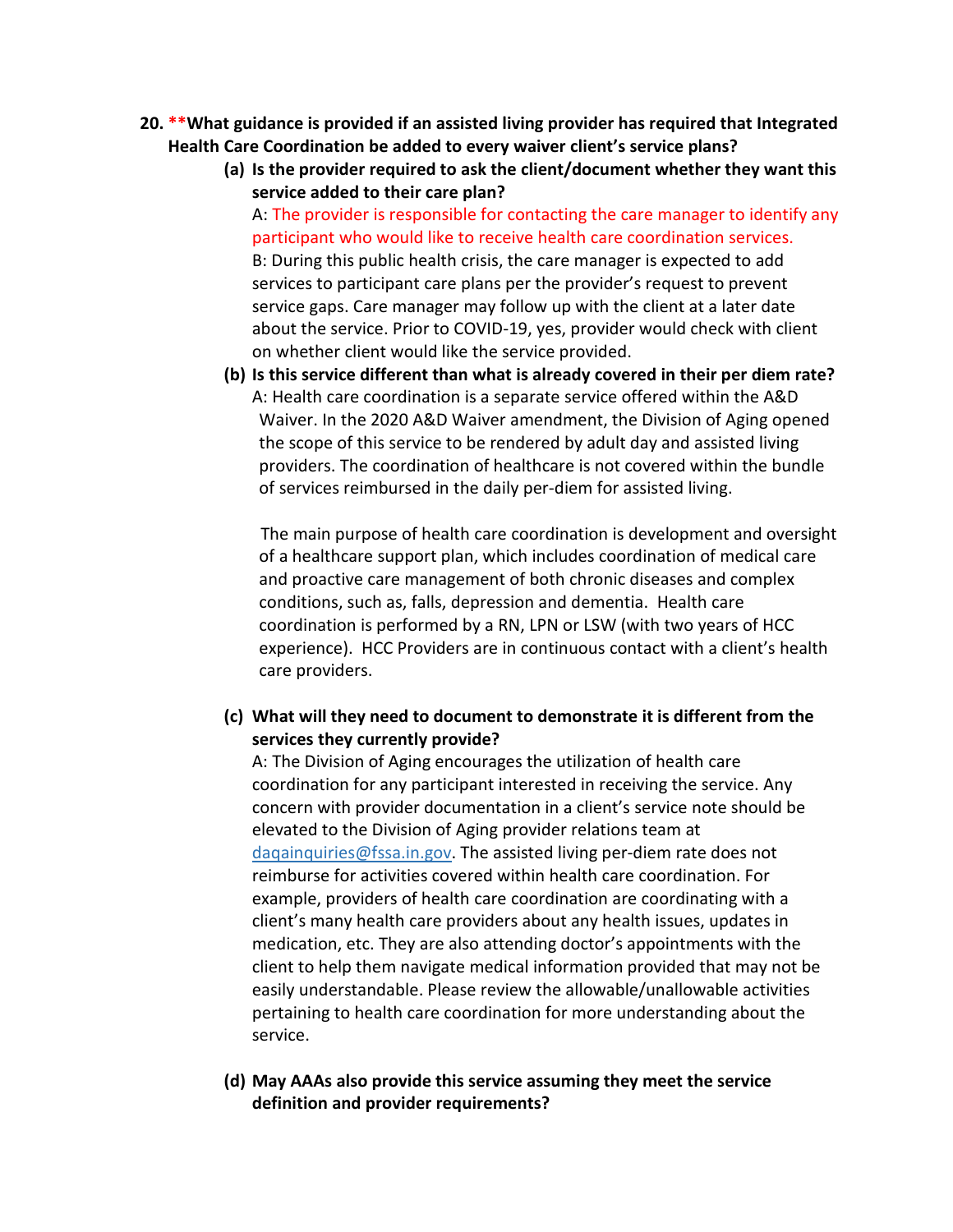A: Waiver care management agencies are not a CMS approved provider type. However, AAAs interested in becoming a home-delivered meal or nonemergency medical transportation provider may contact the Division of Aging provider relations team at [daqainquiries@fssa.in.gov.](mailto:daqainquiries@fssa.in.gov)

#### **Nutrition**

#### **21. When transitioning a participant from congregate to home-delivered meals, is an eligibility assessment needed?**

A: Title III-C2 Funded Emergency Meals **-** For congregate meal participants that are now qualifying for home-delivered meals as a result of COVID-19 isolation, and in order to expedite the delivery of needed nutrition, AAAs are not required to complete the eligibility assessments and create service plans for these individuals receiving Title III-C2 meals during this governor-declared public health emergency.

#### **22. \*\***Question no longer applicable.

# **23. What are the recommended criteria for cancelling events or closing meal sites and senior centers**?

A: Please follow all federal, state and local health department guidance pertaining to gatherings, event cancellations and closures. Every effort should be made to support alternative meal delivery (e.g. shelf stable meals, frozen meals, takeout meals, drivethru or grab-n-go meals) to ensure that congregate meal participants continue to receive nutritional support.

# **24. Are AAAs able to send meals home with participants if a senior center would be closed due to COVID-19?**

A: Yes. AAAs should use funding sources (not Title III-C1) to send meals home with participants if a senior center is closed.

In emergency situations only, a congregate nutrition provider may provide shelf-stable or frozen meals that can be counted as Nutrition Services Incentive Program (but not Title III-C1), provided that the meals are domestically produced and program participants meet Title III-C1 program participation requirements. NSIP funds cannot be used for CHOICE or under age 60 SSBG congregate nutrition program participants.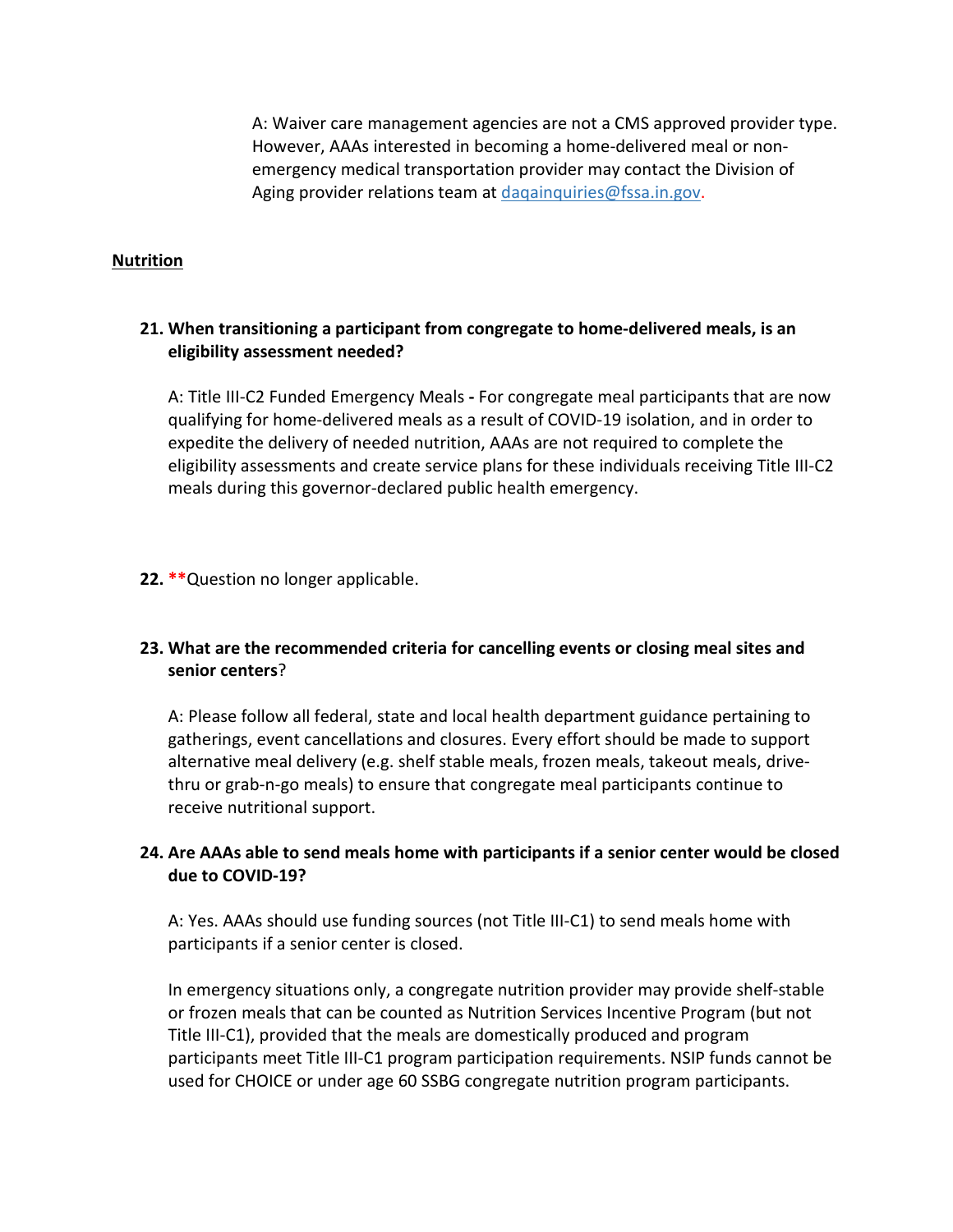CHOICE funds may be used for emergency meals for eligible CHOICE nutrition program participants, as well as individuals eligible for other Division of Aging funded congregate meal programs (per Executive Order 20-12 *Further Provisions for Helping Hoosiers During the COVID-19 Public Health Emergency*).

For those that budgeted SSBG funding for meals, SSBG funds may be used for emergency meals for SSBG nutrition program participants provided the funding is available within your submitted SSBG budget.

Any emergency meals should be counted when delivered, not consumed. With claims for reimbursement, AAAs must provide back-up documentation indicating the number of participants receiving the emergency meals and number of emergency meals provided to:

- 1. Title III-C1 program participants using NSIP funds
- 2. CHOICE nutrition program participants (indicate above and below age 60)
- 3. SSBG nutrition program participants (indicate above and below age 60)

Program eligibility and reporting requirements for participation still apply.

# **25. \*\*What are the data collection and reporting requirements associated with emergency OAA funding for those requesting Home Delivered Meals?**

A: For individuals receiving OAA meals due to COVID-19, the Division of Aging is not requiring those individuals to have a service plan in CaMSS. Please note that in order to use CaMSS for invoicing home delivered meals, a service plan is required. The short form InterRAI is appropriate for these plans. For those temporarily transitioning to HDMs from congregate meals, separate tracking outside of CaMSS is allowed. Please follow the claims and reporting guidelines in *COVID OAA Claims-Program Reporting Guidance* document.

# **26. May the local AAA develop agreements for new home delivered meal non-Medicaid providers for the benefit of OAA clients?**

A: This would be allowable, but it is recommended that the potential new homedelivered meal providers also be waiver providers as well, since 5/6 of all DA funded home-delivered meals run through the waiver. The waiver provider application process will be more flexible during the emergency period. In fact, AAAs themselves should sign up to be home-delivered meal providers through the waiver for the emergency period.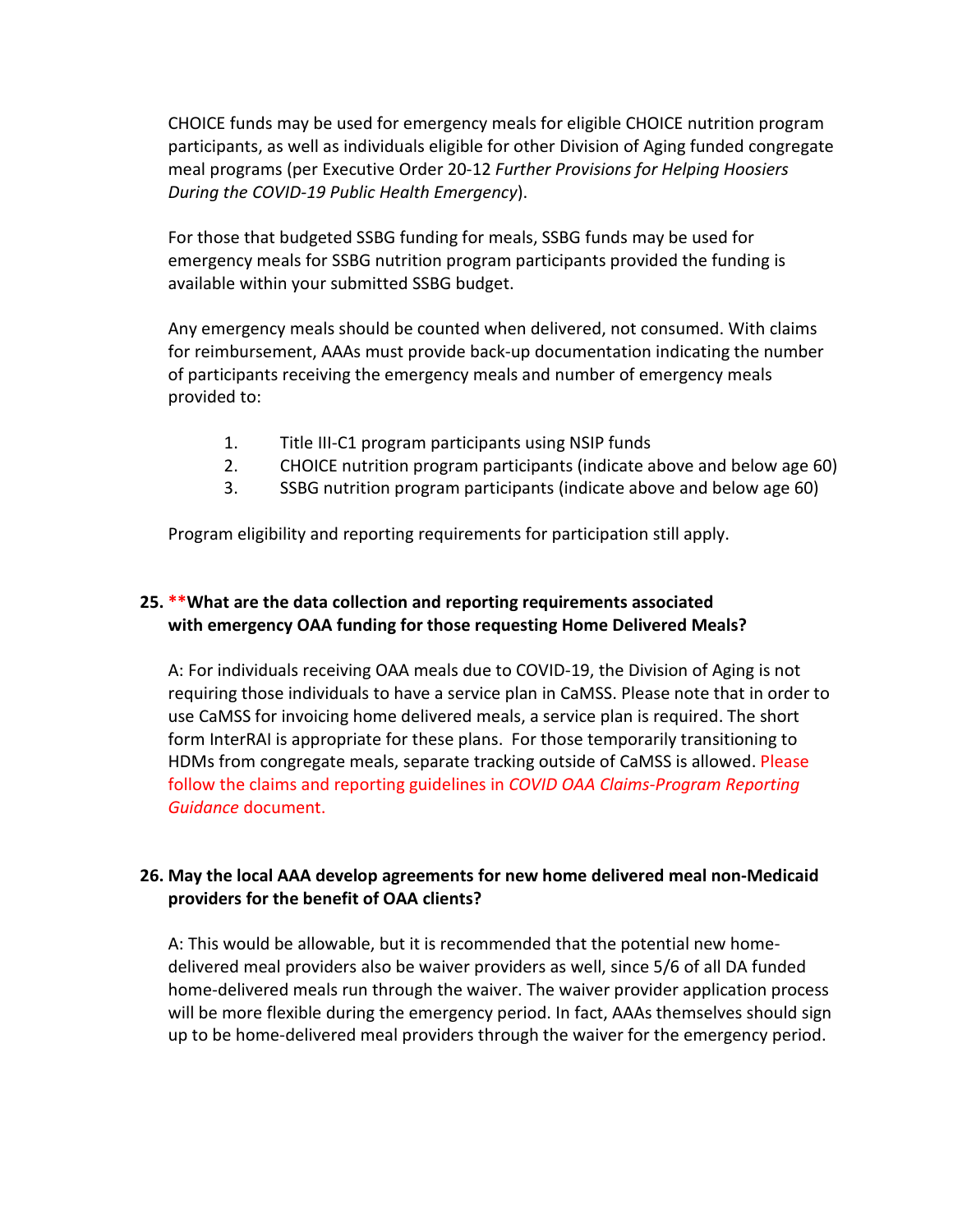# **27. May AAAs waive Dietary Reference Intakes when utilizing the emergency OAA funding?**

A: Under the COVID-19 Families First Coronavirus Response Act and the COVID-19 CARES Act, disaster relief meals are not required to meet Dietary Reference Intakes; however, ACL and the Division of Aging strongly encourages the use of Dietary Reference Intakes and Dietary Guidelines for Americans to maintain health and manage chronic disease. Please reach out to Kristie Garner at the Division of Aging with questions [Kristie.garner@fssa.in.gov.](mailto:Kristie.garner@fssa.in.gov) ACL nor the state have the authority to waive the DRIs and DGAs for meals funded under C1 and C2; therefore, nutrition requirements must be met when using those regular OAA funds.

#### **28. Are nutrition programs allowed to service multiple meals at a time?**

A. Yes. Area Agencies on Aging have the authority to serve multiple meals at a time and at a frequency based on their local capacity. This should be in addition to regular check-in calls with recipients.

#### **Finance & Reimbursement**

# **29. Is a service plan required when billing/claiming C2 funds for meals?**

A: A service plan is not required during Indiana's Public Health Emergency Declaration. For congregate meal participants that are now qualifying for home delivered meals, as a result of COVID-19 isolation, and in order to expedite the delivery of needed nutrition, AAAs are not required to complete the eligibility assessments and create service plans.

# **30. May CHOICE Funds be used for non-CHOICE clients?**

A: CHOICE funds may be used for those individuals who have been assessed as meeting both the functional and financial CHOICE eligibility requirements. In addition, CHOICE funds may also be used for nutrition services for individuals eligible for other Division of Aging funded congregate meal programs (per Executive Order 20-12 *Further Provisions for Helping Hoosiers During the COVID-19 Public Health Emergency*).

 $\Box$  Emergency meals do not need to be added to a service plan.

If using CHOICE funds for eligible participants' emergency meals, attach back-up documentation with your claim indicating the number of persons served, number of emergency meals served, and total CHOICE funds utilized.

# **31. Is the state able to waive the requirement that CHOICE funds be used as funds of last resort?**

A: Unfortunately, due to the cost-saving measures that the State Budget Agency recently put in place, we will not be able to waive that requirement. The cost-saving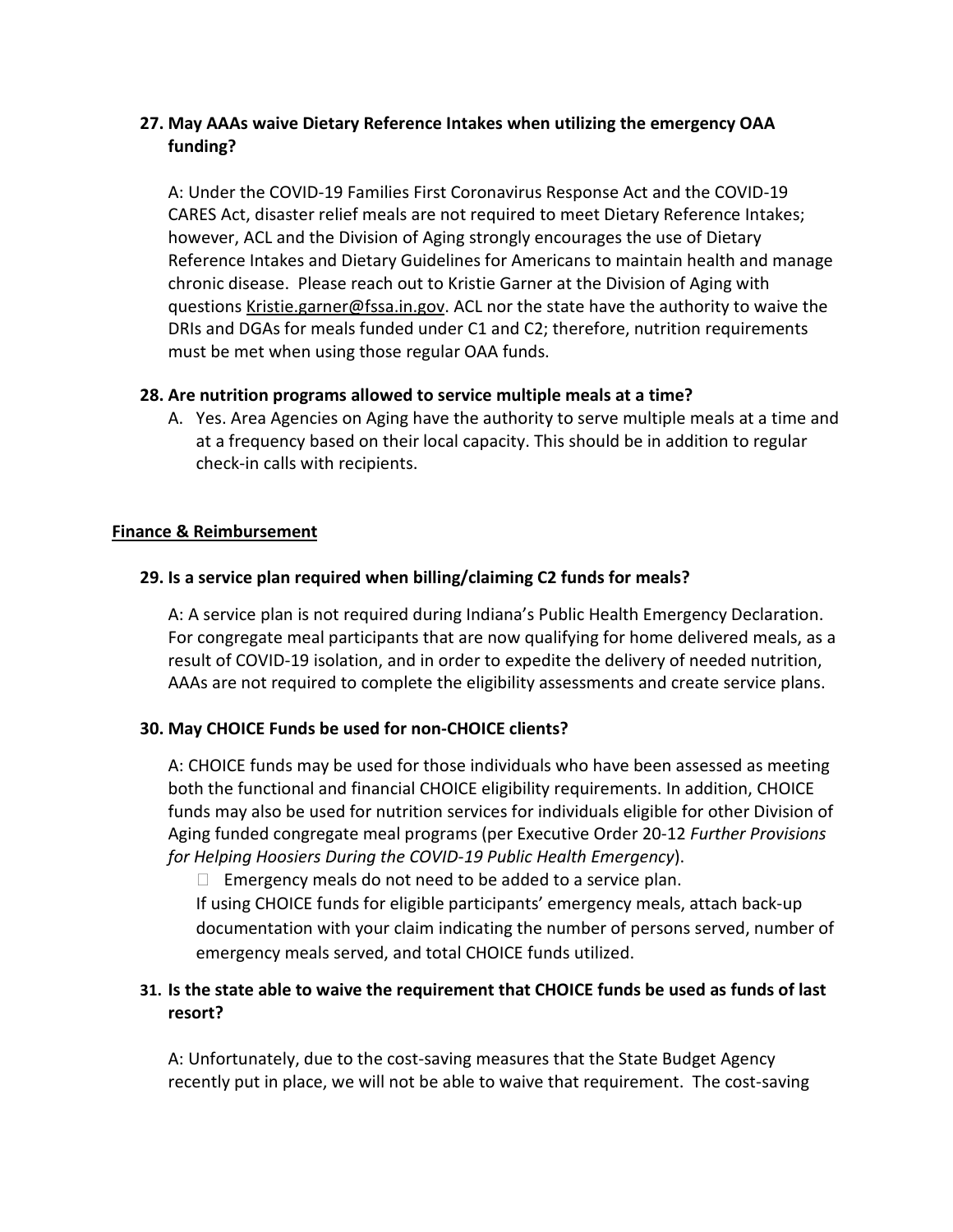measures state that state agencies should prioritize the use of federal then dedicated funds in order to maximize general fund reversions.

## **32. Regarding the FFRCA and CARES Act contracts, what are the funds spending timeframe, restrictions, and AAA allocation amounts?**

A: The timeframe for FFCRA grant spending is March 20, 2020 – Sept. 30, 2021, and for CARES Act grant spending is April 1, 2020 – Sept. 30, 2021.

The funds were contracted out according to the separate federal awards we received. In other words, the FFCRA was awarded to us as money for C1 and money for C2. The CARES Act was awarded to us as money for B, C2 and E. Therefore, the contract you will receive from us will be broken down into those "buckets." However, during the period we are designated as a major disaster area, you will be able to spend that money on any service you deem necessary. For example, if you need more money for home-delivered meals and you have exhausted what the FFCRA made available for that, you could use the money you received for congregate meals to use for home-delivered. However, those flexibilities exist only during the time that we are designated as a major disaster area.

#### **33. What are the match requirements for current OAA funding, FFRCA, and CARES Act?** A:

- o **Current OAA funding:** State and local admin funding requires a 25% match. Services are matched at 5% state funds and 10% local funds.
- o **FFRCA:** Any funding taken for state and local admin would still require a 25% match. Match for services is waived.
- o **CARES Act:** Any funding taken for state and local admin would still require a 25% match. Match for services is waived.

# **34. \*\*Will the state retain any of the recently ACL announced \$15 million in CARES Act funding that could be distributed to Indiana AAAs?**

**A:** Yes, the state retained about \$239,000 of the Title VII Ombudsman portion.

# **35. How will Title III funds become more flexible if an Indiana Major Disaster Declaration is approved?**

A: Older Americans Act Section 310(c) permits states to use any portion of the funds made available under any and all sections of the Act for disaster relief for older individuals. In this regard, there would be the flexibility to use existing allocations under Title III-B, C-1, C-2, D, and E for disaster relief. On April 3, 2020, Indiana received a federal Major Disaster Declaration, which triggered this disaster relief under Section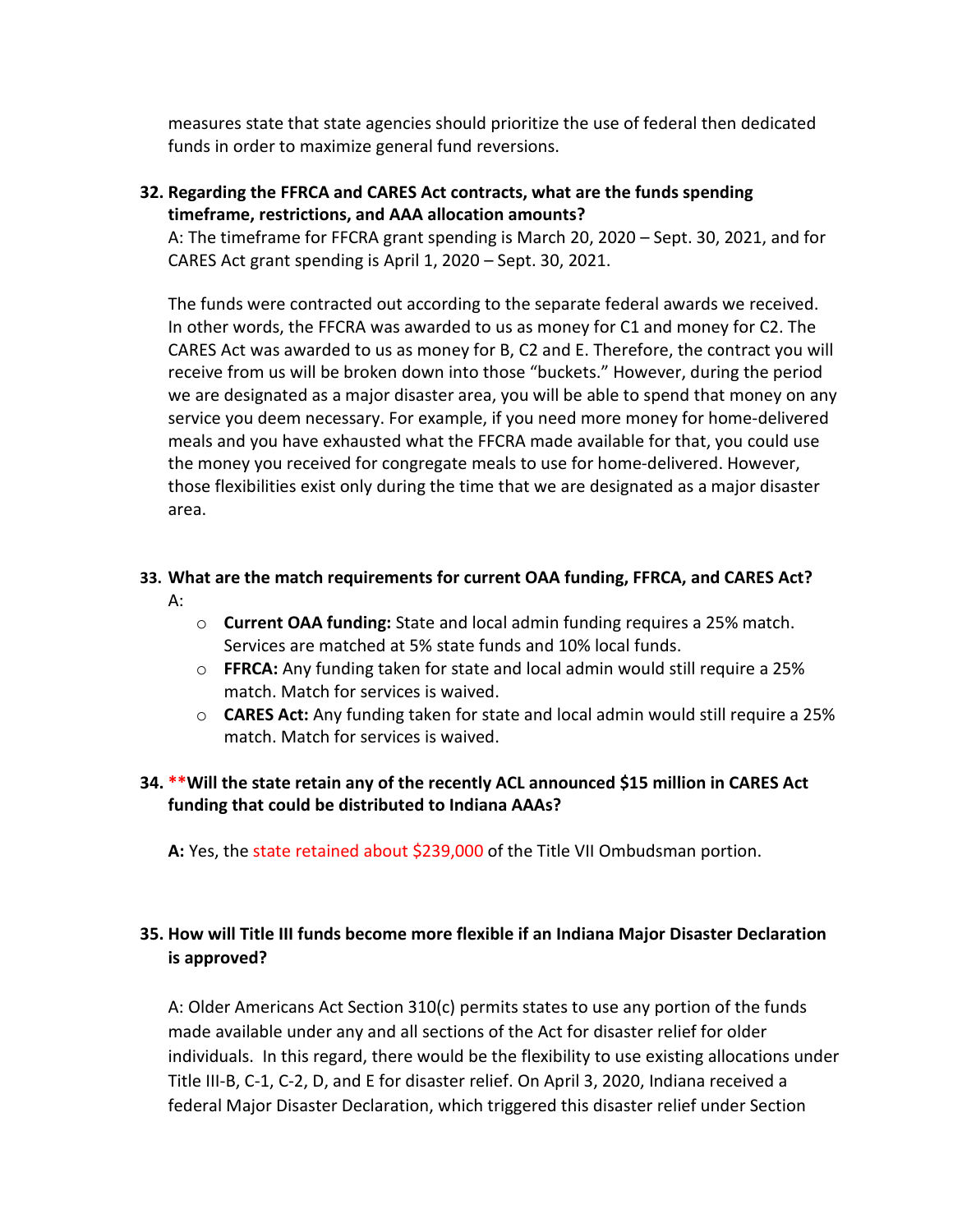310(c) of the OAA. All Title III funding can therefore be applied to any allowable service during the Major Disaster Declaration period. In addition, any OAA supplemental funding signed into law to address the COVID-19 pandemic may also be used for any allowable service as needed. Any allowable Older Americans Act service provided to an eligible person under the OAA during this COVID-19 emergency is considered a disaster relief service.

- o Please note NSIP funds may only be used to purchase domestically produced food products. Additional flexibilities are not available.
- $\circ$  FFCRA, the CARES Act, and the regular Title III funding should be accounted for and reported separately.

# **36. May AAAs purchase hand sanitizer and disinfectant wipes with grant funds?**

A: Yes. AAAs may purchase hand sanitizer and disinfectant wipes for clients with Title III-B, SSBG or CHOICE under "Health Supplies." With FFCRA and CARES Act funds, this would be reported under "Grocery/Cleaning Supplies/Personal Hygiene Items" on the reporting template.

#### **37. Can program income collected be "bucketed" for use on any program?**

A. Yes. Program income may be used to expand any OAA service for the duration of the Major Disaster Declaration. Program income must be reported under the grant award number in which expenditures were made.

Per 45CFR75, program income must be expended prior to drawing additional federal funds. Additionally, FFCRA, the CARES Act and the regular Title III funding should be accounted for and reported separately, which includes program income.

# **38. How should program income be reported when we are collecting and expending funds out of multiple funding sources?**

A. Program income must be reported on financial reports under the grant award number in which funds were expended for the service. i.e. Title IIIE funds are paying for home delivered meals which would typically be paid out of C-2, the program income should still be reported under Title III E and not C-2.

# **39. Will rates be impacted shifting from face-to-face visits to phone services be impacted?**

A: While Executive Order 20-02 is in effect, ADRCs may claim the face-to-face options counseling pay point rate for waiver applicants that would receive options counseling inperson under normal circumstances.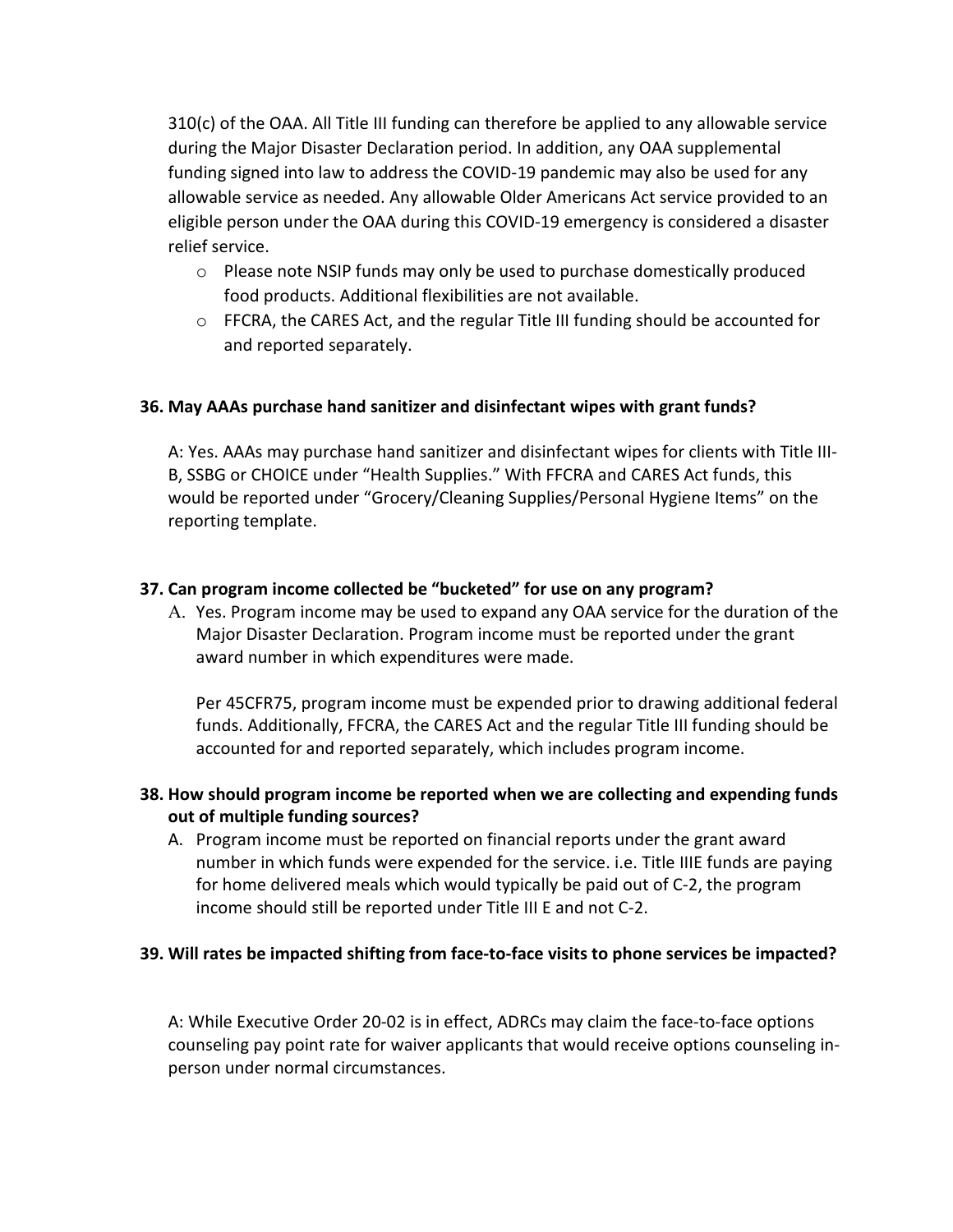The phone options counseling pay point is still appropriate for those potential waiver participants who will not proceed with an in-depth waiver assessment.

From SFY 2021 ADRC Contract Exhibit 1, Scope of Work, 1. Definitions: I. A Potential Waiver Participant is an individual who is referred to or self-refers to the ADRC and provides information indicating they meet both the functional and financial eligibility requirements for the Aged and Disabled Waiver or the Traumatic Brain Injury Waiver.

J. A Waiver Applicant is an individual who has received a phone assessment with an options counselor who believes the individual meets the functional and financial requirements of the Aged and Disabled Waiver or the Traumatic Brain Injury Waiver.

#### **Providers**

# **40. Are nursing facilities currently required to notify residents and their families if another resident or staff person in their facility has tested positive for COVID-19, or is presumed positive based on their symptoms?**

A: ISDH has assembled a COVID-19 Toolkit for LTCFs:

[https://coronavirus.in.gov/files/IN\\_COVID-19%20IP%20Toolkit%20ISDH\\_4.7.2020.pdf.](https://coronavirus.in.gov/files/IN_COVID-19%20IP%20Toolkit%20ISDH_4.7.2020.pdf) The toolkit includes LTCF Communication Guidelines: [https://www.coronavirus.in.gov/files/IN\\_COVID-19\\_comm%20guidelines%205.3.20.pdf.](https://www.coronavirus.in.gov/files/IN_COVID-19_comm%20guidelines%205.3.20.pdf) ISDH guidelines require the facility to have an assigned person responsible for communications with staff, residents, and their families regarding the status and impact of COVID-19 in the facility. Facilities must further send daily communications to residents and their designated representatives, informing them of the number of new and total COVID-19 cases (including residents and staff), what actions are being taken to prevent further spread of COVID-19, and how to reach a staff person if they have questions.

#### **41. How will workforce shortages impact home- and community-based service providers?**

A: The Division of Aging is reviewing options to expand provider capacity. The division will maintain weekly communication with provider groups to learn how to best support current needs. AAAs are strongly encouraged to contact providers to discuss current and future (over the next couple of weeks) capacity.

#### **42. Should home modifications continue as planned?**

A: Yes. However, a vendor should not conduct an assessment without first having carefully screened by phone the participant and any other person who will be in the home during the appointment (see above recommended screening criteria).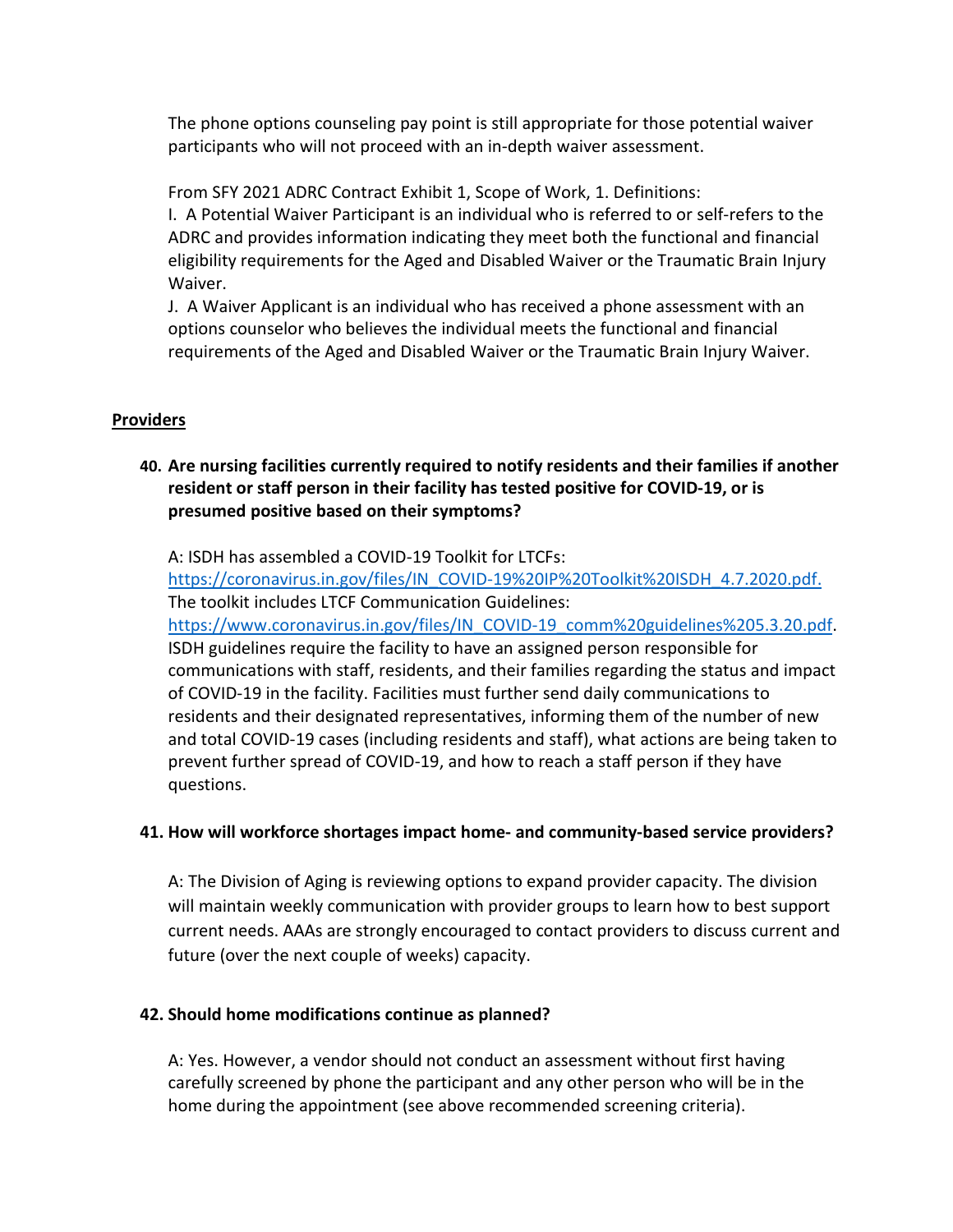When conducting the assessment, the home modification employee should wear a cloth face covering while in the home, maintain at minimum a 6-foot distance from the participant and other persons in the home, perform hand hygiene upon arrival and before departure, and avoid touching their eyes, nose and mouth during the visit. A home modification employee with a fever or respiratory symptoms (cough, shortness of breath or sore throat) may NOT conduct home visits and must self-isolate at home.

Resource Link: <https://www.cdc.gov/coronavirus/2019-ncov/prepare/prevention.html>

# **43. \*\*When should an incident report be filed for a loss of planned services?**

A: The Division of Aging is committed to protecting the health and safety of participants. As such, providers must complete incident reports when there is a loss of service to a participant (e.g. provider is unable to staff, participant is not allowing the provider to render services, etc.). However, if an individual refuses care in their home but has a family member or other caregiver that is assisting in providing services, then an incident report is not needed.

This guidance is in normal practice with the Division's Administrative Rule 455 IAC 2-8- 2(b)(5) & (16), which identifies that a reportable incident should be filed when:

- $\Box$  Environmental or structural problems associated with a dwelling where individuals reside that compromise the health and safety of the individuals.
- $\Box$  Inadequate staff support for an individual, including inadequate supervision, with the potential for endangering the health or welfare of the individual.

If a participant experiences loss of service due to provider agency is no longer able to render services, or the participant is not allowing the provider agency inside the home and has no informal supports, due to COVID-19, please file an incident report, contact the participant's care manager, and also send that information to the Division of Aging's Provider Relation team at [daqainquiries@fssa.in.gov.](mailto:daqainquiries@fssa.in.gov)

Additionally, through the incident reporting system for waiver participants, please report anyone who is confirmed (tested positive) or suspected (under investigation) for COVID-19.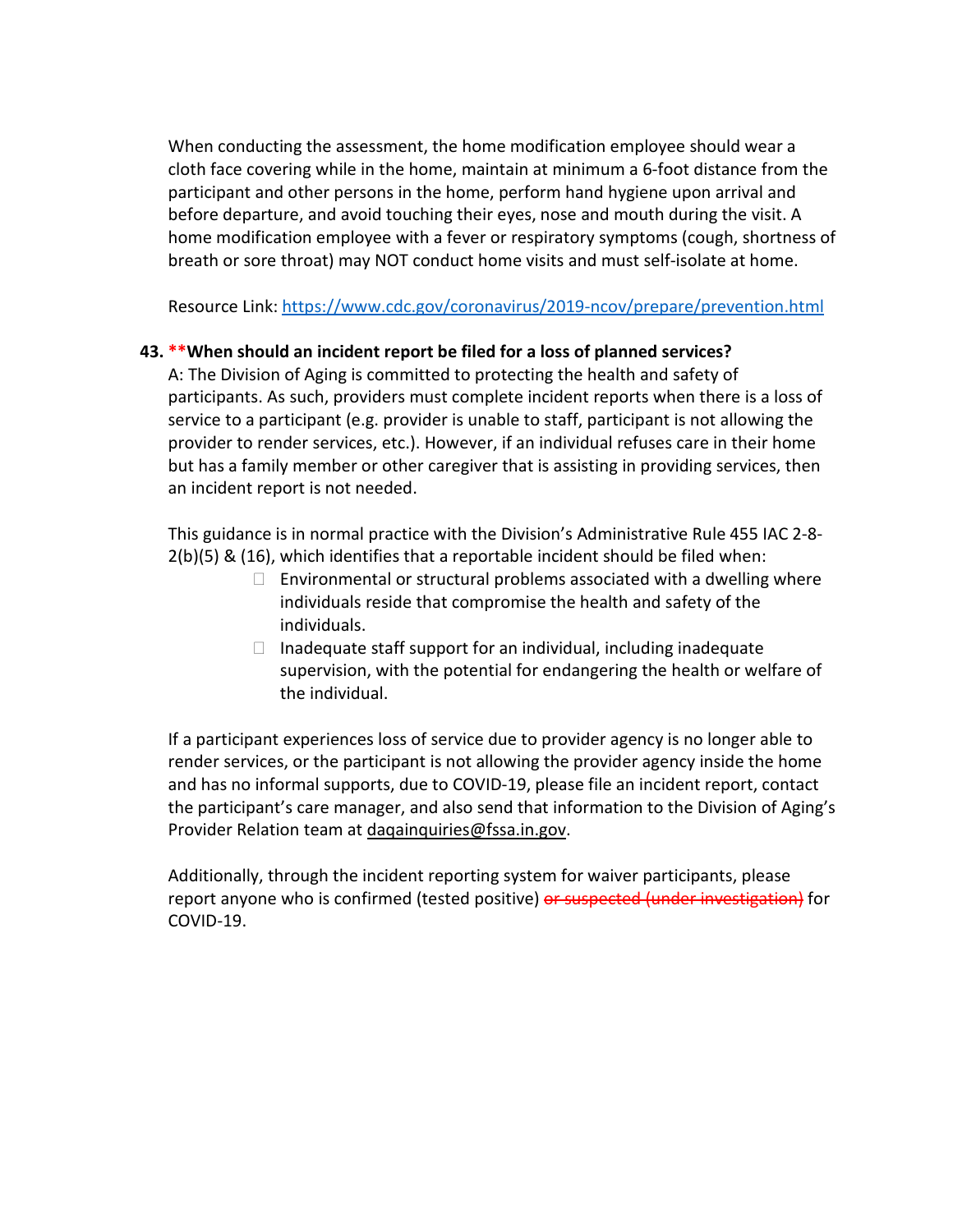#### **Adult Day**

# **44. \*\*If an adult day provider temporarily closes during the COVID-19 outbreak, what type of care coordination is required to ensure participants do not experience a gap in care?**

A: AAA care managers should work with adult day providers on creating a backup plan for participants who may experience a temporary loss of adult day services. If a participant does not have informal support to assist during this time, the care manager and provider need to work together to ensure the participant's needs are met.

Many adult day facilities are becoming certified as attendant care, homemaker home and community assistance, and unskilled respite providers. If a participant, who was attending an adult day, does not have attendant care and homemaker home and community assistance from a different provider, please update the participant's care plan to include attendant care and homemaker home and community assistance, either with the adult day (if they are certified to do attendant care and home maker home and community assistance) or a different agency.

While the Division of Aging promotes participant choice when selecting providers, it is urgent during this time that participants have services. If an adult day or attendant care agency contacts a care manager to add services or increase personal service hours, the Division of Aging expects the care manager to move forward in immediately updating the care plan. This ensures that a participant will not have a gap in services or delay in adding services to a care plan. The Division of Aging expects care managers and providers to communicate about participants' care during this time, and to keep all parties updated on any changes or losses of service.

If a care manager receives information that a participant is experiencing loss of services due to COVID-19, please send that information to the Division of Aging's Provider Relations team at dagainquiries@fssa.in.gov.

#### **45. How can adult day providers use technology when working with participants?**

A: The Division of Aging encourages adult day providers to screen clients over the phone prior to the client attending for the day. This remote screen will evaluate whether a person has symptoms associated with COVID-19. Please refer to <https://www.cdc.gov/coronavirus/2019-ncov/symptoms-testing/symptoms.html>for additional guidance.